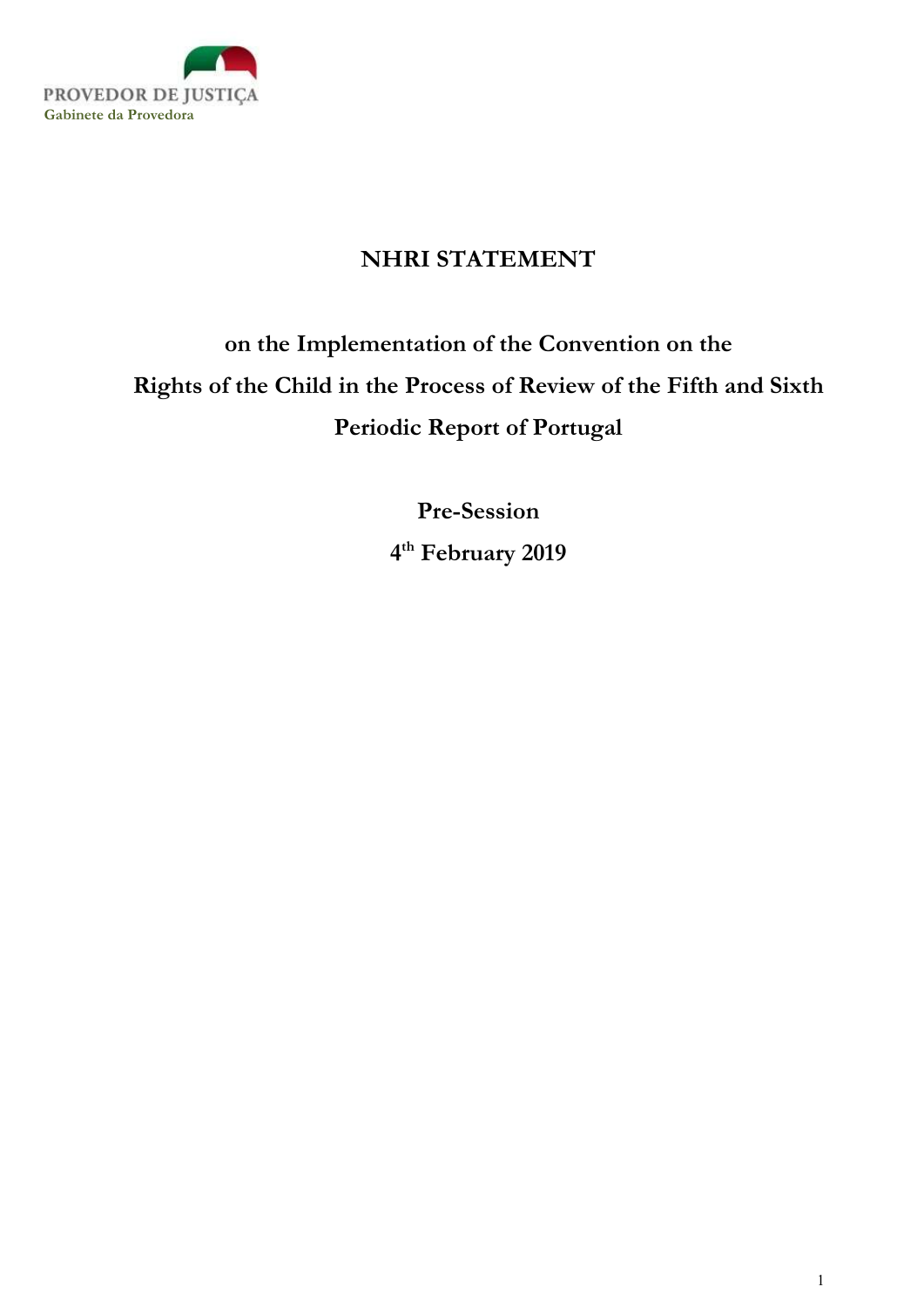

 Distinguished members of the Committee, Representatives from Portuguese NGO's, Ladies and Gentlemen,

The Portuguese Ombudsman welcomes the fifth and six periodic report of Portugal on the Convention on the Rights of the Child. It reinforces the country's longstanding commitment towards the recognition of human rights and its efforts to be in line with international standards. During the reporting period, the Portuguese State has made an effort to address the issues raised over the last reporting cycle. The Ombudsman applauds in specific the creation of a National Strategy for the Rights of the Child and the laws enacted in 2015, which are deeply embedded with the philosophy of actively pursuing the best interest of the Child. However, it is our duty to point out some shortcomings that still persist.

Firstly, the Ombudsman considers that more efforts should be made to effectively guarantee that the **best interest of the child** is taken into account in all contexts. There is still a need to assure, namely by general laws and by professional training that, in all actions that may affect children, their best interests is always the primary consideration.

Some issues raise particular concerns, as they may affect with special accuracy the full enjoyement of the most fundamental rights of children.

First, although we welcome all efforts taken in order to *protect children from* abuse, we must point out the extremely high numbers of domestic violence. According to published data, in 2017 there were more than eight thousand seventy hundred children exposed to domestic violence. The same can be said regarding the high number of convictions for sexual abuse of children, which may amount to more three hundred in case of dependent children.

This is a systemic issue that deserves one of the Ombudsman's priority concerns. But there are other systemic problems that worth to be highlighted, as *child poverty*, which remains as one of the main and most difficult challenges faced by Portugal. Poverty affects disproportionately children – especially those living with a single parent or in large families.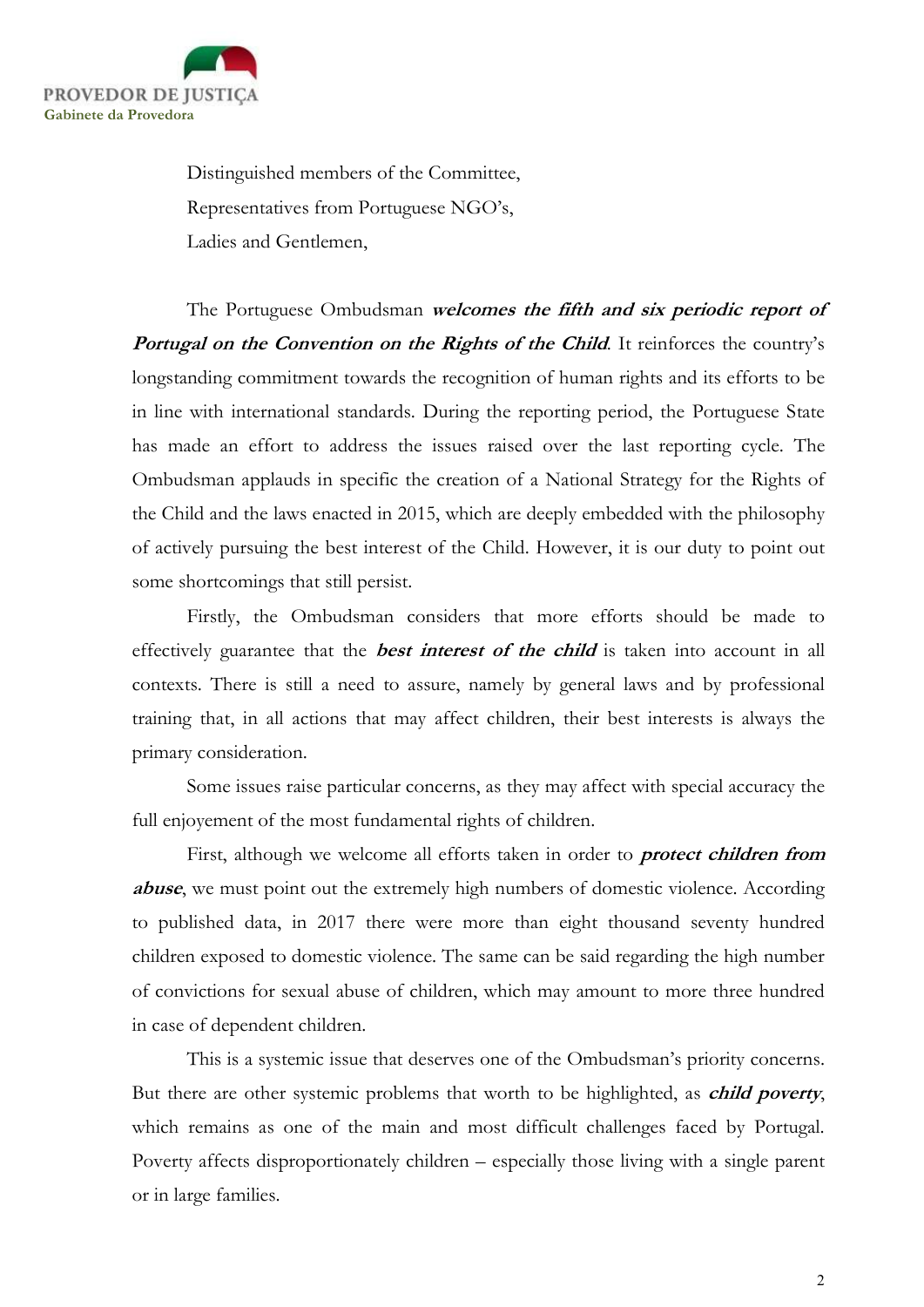

Besides those systemic issues, several rights are still not fully enjoyed. Following the Convention's structure, we may begin by mentioning the right to maintain personal relations and direct contact with both parents. Namely, this right is still challenged due to not enough measures aimed at conciliating work and family life. Although the Ombudsman aknowleges and welcomes all actions mentioned in the State's report, in practice satisfaction on this matter needs further improvement.

Secondly, the treatment of *children deprived of a family environment* also raises important concerns. In Portugal there is still not a culture of fostering children in families. In 2016 there were more than eight thousand children living in institutions, and thirty three per cent of them have been there for at least four years. The Ombudsman considers that more efforts must be made in order to enhance the creation and preference of family foster care, which would provide a better solution for a healthy and happier development.

Thirdly, the Ombudsman is also concerned with the enforcement of the rights of children with disabilities. Although we recognize the importance of all initiatives described by the State, we have been receiving several complaints relating to school integration of children with special educational needs, encompassing lack of human resources and therapies, conditions of facilities, and, occasionally, discrimination. There is a clear need for more specialized equipment, staff and and training in this field.

Forth, rights to education and *health*, in general, are severely affected by structural problems. There are still more than one hundred thirty six thousands children without an assigned general practitioner doctor. Access to mental health is also a matter where systemic gaps persist. The number of child and adolescent psychiatrists is clearly insufficient. This situation is particularly urgent where children placed in foster care or in detention centers are concerned.

As for children's right toeducation, despite acknowledging the progress achieved in last decades, Portugal remains with high rates of premature school dropout and school failure, which hinders their present and jeopardizes their future.

Finally, some words must be given on special protection measures, namely on migrant children. The Portuguese Asylum Law was amended in 2014, enlarging the cases where asylum seekers can be detained. As a result, detention in the airports' international area has been systematically applied to asylum seekers and also to